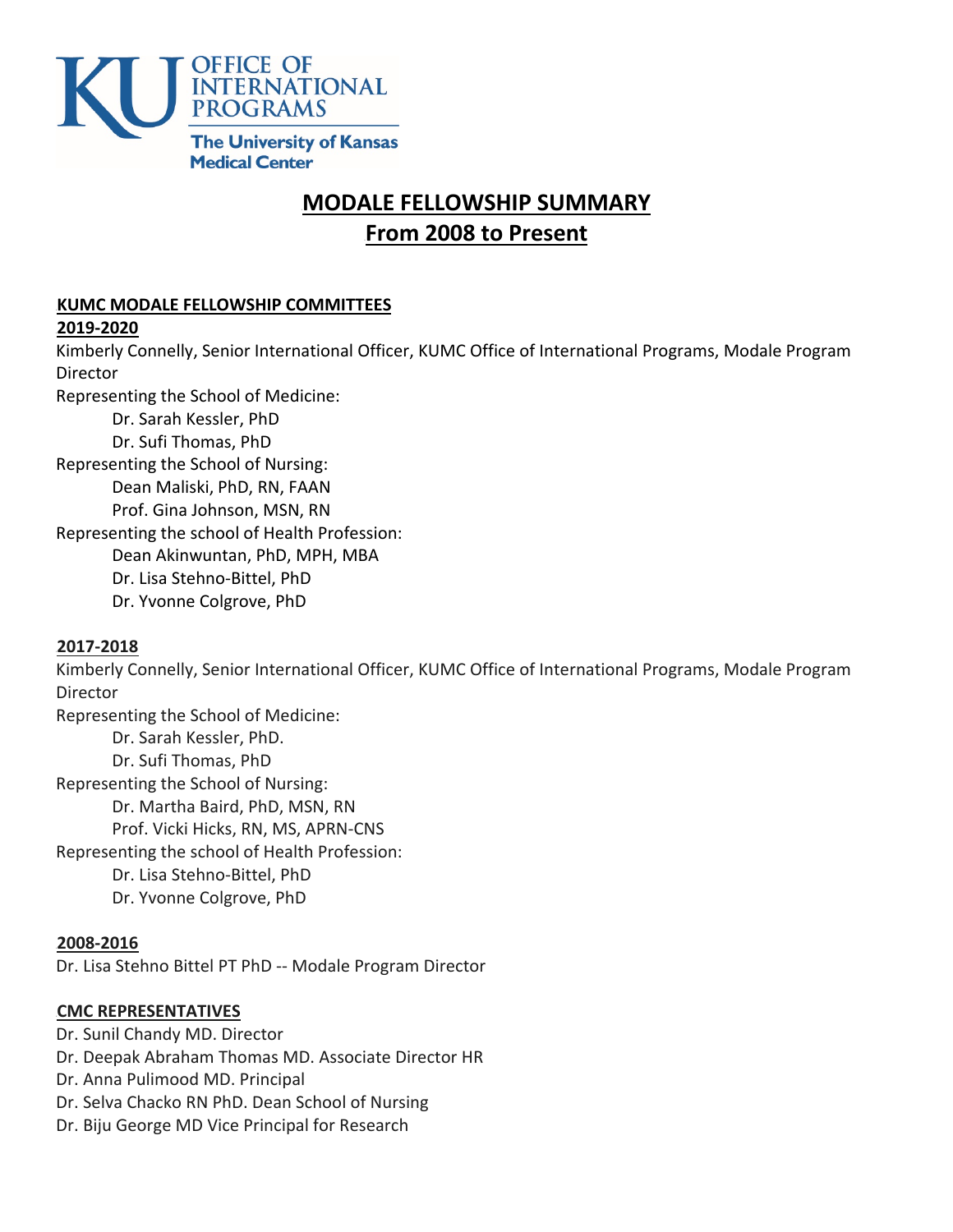MODALE FELLOWS from 2008 to PRESENT:

- 2008 Thomas Ram MD Deepa Sundareswaran OT (left CMC) Andrew Babu PT
- 2009 Pamela Christudoss PhD
- 2010 Saikat Das MD Nirmala Emmanuel RN
- 2012 Justin Arockiaraj MD Baby Saroja RN
- 2013 Mercy Jesudoss RN Naina Picardo MD
- 2014 Sam Kirubakaran PT Roselin John RT
- 2015 Shubhanker Mitra MD. (Passed away) Asha Solomon RN
- 2016 Anita Jayakumar RN. Ebenezer Babu MSc.
- 2017 Ruby Angeline Pricilla, MD Ms. S. Anita Rebecca, RN
- 2018 Heber Bright, Pharmacy Reena George
- 2019 Ms. Naomi Nancy, RN Ms. Priya Ranjani

#### **HISTORY FROM DR. MANI:**

The system that was originally put into place in 2007/2008 was under the leadership of Dr. Prathap Tharyan who was the Associate Director then. Since then it went through the tenure of Dr. D J Christopher and Dr. Deepak Thomas.

CMC sent the names and interests of the candidates for the Fellowship to KUMC in April of each year. The Fellowship program started in August (the fall semester) at KUMC. There was a time issue and *KUMC requests that the list of potential Fellows be received here by February 15th, each year*. This is one of the changes suggested by KUMC.

The list of names was sent to Dr. Lisa Stehno Bittel who reviewed the applications and found mentors to suit the needs of the Fellows. KUMC rated the candidate to the mentor and this information was sent back to CMC. *This is the second change that we request. Instead of sending the names to Dr. Stehno Bittel, we request that the information be sent to the Director of International Programs at KUMC.* The Associate Director and the Committee at CMC made the final determination and selected two Fellows each year. *The final selection of these two Fellows be sent to the Office of International Programs. This is the* 

*third change.*

From 2008 to 2014, Dr. Stehno Bittel and her associate Jeannette Williams arranged the accommodation, visa application, local transport, setting up a bank account, debit cards and all the details for the two Fellows. From 2014, the Office of International Programs took over all these details. This was a great relief for Dr. Stehno Bittel and Jeannette. The system has worked very well in 2014, 2015 and 2016.

From 2008 to 2016, Dr. Stehno Bittel a was the program director and arranged setting up mentors, meetings with the Fellows and lab assignments. *This is the next change that we suggested.* When KUMC receives the applications from CMC at the Office of International Programs, we have the committee from our three schools meet to find mentors who will guide the Fellows during their stay in Kansas. We find the match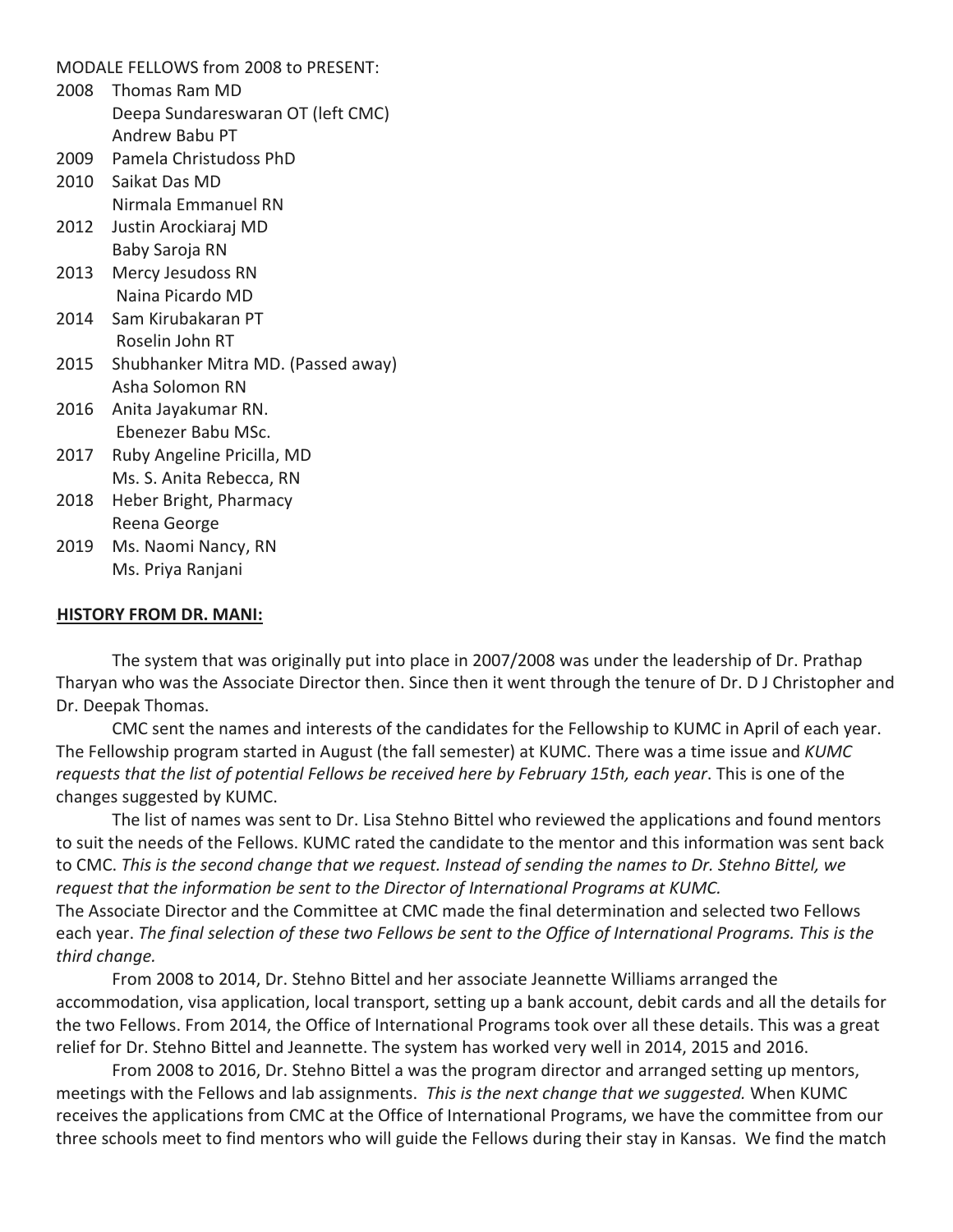of mentors and send that information back to CMC by the end of March. We request CMC to let us know the two Fellows selected by CMC by the end of April of each year.

This gives the Office of International Programs time to secure accommodation, start the process of visa applications, securing funds for the year and working to make the program move forward smoothly.

From 2008 till 2016, Dr. Stehno Bittel had been arranging the mentors for the Fellows. She wanted to step back from this role. I applaud the work that Dr. Bittel has done for the past 9 years, and with this the director of OIP will be the director of the Modale Program. Dr. Lisa Stehno Bittel remains the most knowledgeable of the Modale Fellowship Program besides Dr. Mani Mani. She has all the historical knowledge as well as the most overall contact with the Modale Fellows. Dr. Lisa Stehno Bittel continues to serve on the committee, to speak at the Modale presentations, as well as instruct the Modales in her grant writing course. Additionally, she offers her best hospitality to all of the Modale Fellows.

# **PRESENT ORGANIZATION AND BASIC TIMELINE FOR APPLICATIONS/SELECTION OF FELLOWS:**

- 1. CMC will call for applications for the Fellowship in January of each year.
- 2. CMC will do the interviews and send their selection to the Office of International Programs, by February each year.
- 3. Kimberly Connelly and the office of International programs will receive this data and ask the assistance of designated people from the School of Medicine, School of Nursing and School of Health Professions to select mentors.
- 4. The Modale Fellowship Committee will arrange to find mentors for the Modale Fellowship applicants.
- 5. Once the Modale Fellowship committee has identified the 2 Fellows for the year with the mentors, the information will be sent back to CMC for appropriate action.
- 6. CMC will confirm the 2 candidates by April  $1<sup>st</sup>$ .
- 7. All the decisions, after the selection process, will go through the Office of International Programs at KUMC and the Office of the Associate Director (HR) at CMC.
- 8. The Office of International Programs is in charge of the facilitation of visa, funding, bank account, debit card, telephone and all the other logistical details.
- 9. The faculty is in charge of the academic experience. There should be one person assigned to guide the fellows and their research throughout their experience at KUMC.
	- a. A mentoring orientation meeting will be arranged by OIP with the KUMC mentors.
	- b. A Pre-arrival email of introduction between the Modale Fellows and the mentor will be arranged by OIP.